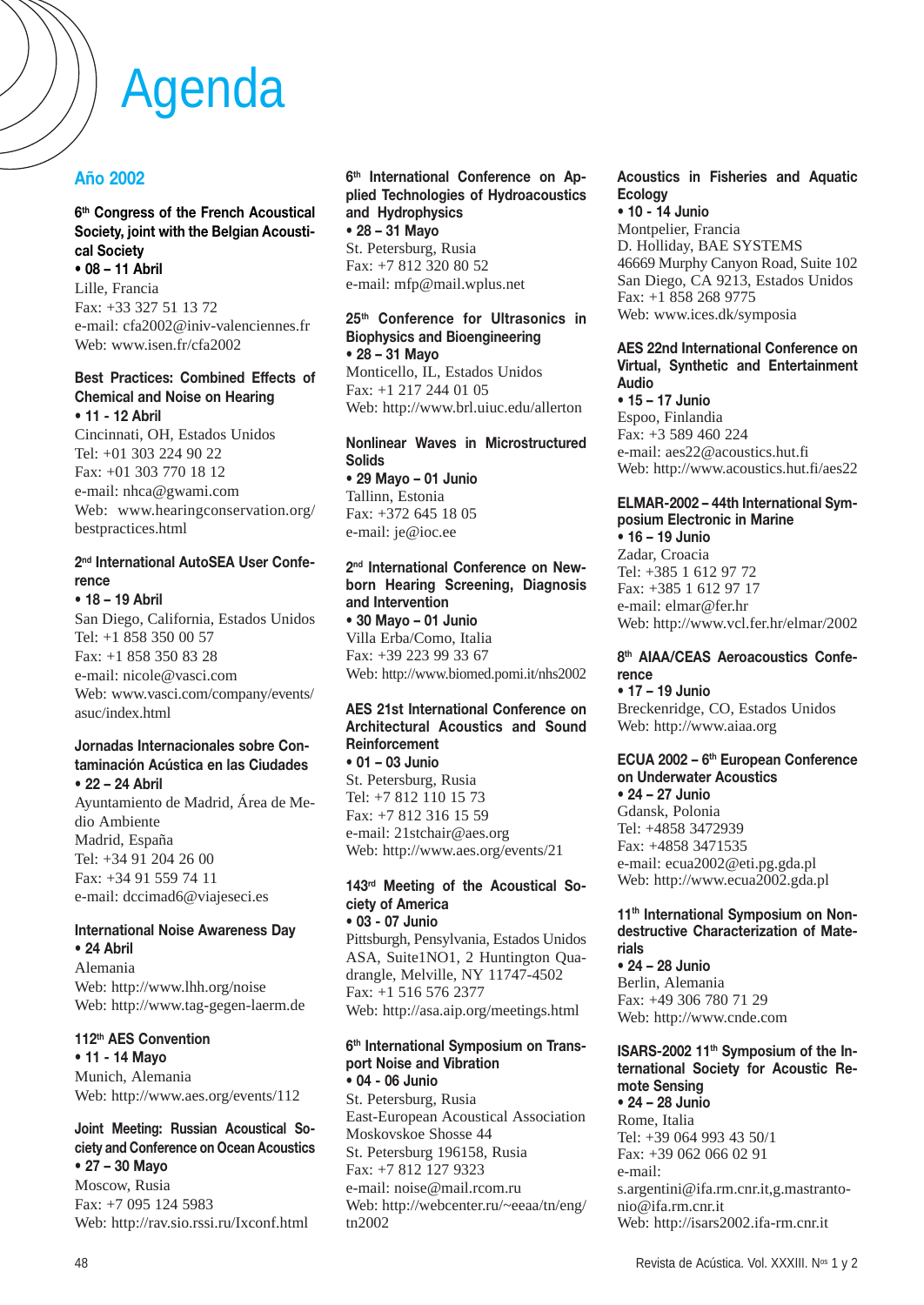# **GRACM 2002, 4th Congress on Computational Mechanics**

**• 27 – 29 Junio** Patras, Grecia Tel: +30 61 996343 Fax: +30 61 996344 e-mail: gracm2002@upatras.gr Web: http://www.gracm2002.upatras.gr

#### **8th International Conference on Auditory Display, ICAD 2002 • 02 – 05 Julio**

Kyoto, Japón Ax: +81 774 95 14 08 Web: http://www.mic.atr.co.jp/icad2002/ page/welcome.html

# **Fifth World Congress on Computational Mechanics**

**• 07 – 12 Julio** Vienna, Austria Tel: +43 1 588 01/202 01 Fax: +43 1 588 01/202 99 e-mail: wccm-info@wccm.tuwien.ac.at Web: http://wccm.tuwien.ac.at

# **Ninth International Congress on Sound and Vibration, ICSV9**

**• 08 - 11 Julio** Orlando, Florida, Estados Unidos Tel: +1 407 823 2455 Fax: +1 407 823 6334 e-mail: icsv9@mail.ucf.edu Web: www.mmae.engr.ucf.edu/icsv9

# **The First International Conference "Inverse problems: Modelling and Simulation"**

**• 14 – 21 Julio** Fethiye, Turquía e-mail: ahasanov@kou.edu.tr CC: oznur@kou.edu.tr Web: http://www.ccr.jussieu.fr/tarantola/Files/Professional/Fethiye

# **ACTIVE 2002, International Symposium on Active Control of Sound and Vibration**

**• 15 – 17 Julio** Southampton, Reino Unido Tel: +44 23 8059 2384 Fax: +44 23 8059 3190 e-mail: sje@isvr.soton.ac.uk Web: http://www.isvr.ac.uk/active2002

## **7th International Conference on Music Perception & Cognition (7th ICMPC) • 17 – 21 Julio**

Sydney, Australia Tel: +612 9772 6324 Fax: +612 9772 6736 e-mail: kj.stevens@uws.edu.au Web: http://www.uws.edu.au/marcs/ icmpc7

### **Auditorium Acoustics: historical and contemporary design and performance • 19 – 21 Julio**

London, Reino Unido Tel: +44 0 1225 82 67 15 Fax: +44 0 1225 82 66 91 e-mail: m.barron@bath.ac.uk Web: http://www.ioa.org.uk/aa2002

# **Recreational Noise Symposium • 12 – 14 Agosto**

Key Largo, FL, Estados Unidos Web: http://www.internoise2002.org

# **INCE Symposium**

**• 15 – 16 Agosto** Dearborn, MI, Estados Unidos Web: http://www.internoise2002.org

## **International Symposium on Nonlinear Acoustics (ISNA-16)**

**• 18 - 23 Agosto** Moscow, Rusia ISNA-16, Department of acoustics, Physics Faculty Moscow State University, 119899 Moscow, Russian Federation Fax:+7 095 939 1370 e-mail: isna19@acs336b.phys.msu.su Web: http://acs336b.pfys.msu.su/isna16

# **INTERNOISE 2002**

**• 19 - 21 Agosto** Dearborn, Michigan, Estados Unidos Tel: +1 614 292 9044 Fax: +1 614 292 3163 e-mail: hp@internoise2002.org Web: http://www.internoise2002.org

#### **International Hearing Aid Research Conference, IHCON • 21 – 25 Agosto**

Lake Tahoe, CA, Estados Unidos Fax: +1 213 413 09 50 Web: http://www.hei.org

## **SQS-2002, Sound Acoustical Meeting 2002**

**• 22 Agosto** Dearborn, Michigan, Estados Unidos Tel: +1 765 494 6078 Fax . +1 765 494 0787 e-mail: herlconf@purdue.edu Web: http://www.SQS2002.org

## **2nd Biot Conference on Poromechanics**

**• 26 – 28 Agosto** Grenoble, Francia Fax: +33 4 76 82 70 43 Web: http://geo.hmg.inpg.fr/biot2002

# **Joint Baltic-Nordic Acoustical Meeting 2002**

# **• 26 – 28 Agosto**

Lyngby, Alemania Tel: +45 4525 3930 Fax: +45 4588 0577 e-mail: d-a-s@oersted..dtu.dk Web: http://www.dat.dtu.dk/~b-nam

# **TSD 2002 Fifth International Conference on Text, Speech and Dialogue**

**• 09 – 12 Septiembre** Brno, República Checa Tel: +420 541 512 359 Fax: +420 541 212 568 e-mail: tsd2002@fi.muni.cz/tsd2002 Web: http://www.fi.muni.cz/tsd2002

## **32nd International Acoustical Conference – EAA Symposium • 10 – 12 Septiembre**

Zvolen, Eslovaquia Tel: +421 455 206 472 Fax: +421 455 206 465 e-mail: culik@vsld.tuzvo.sk Web: http://www.tuzco.sk/skas/acoustcs

# **Dutch and Belgian Acoustical Societies Joint Meeting**

**• 11 Septiembre** Utrech, Holanda e-mail: info@nag-acoustics.nl

## 10<sup>th</sup> International Meeting on Low Fre**quency Noise and Vibration and its Control**

**• 11 – 13 Septiembre** York, Reino Unido Fax: +44 1277 223 453 e-mail: mail@lowfrequency2002.org.uk Web: http://www.lowfrequency2002. org.uk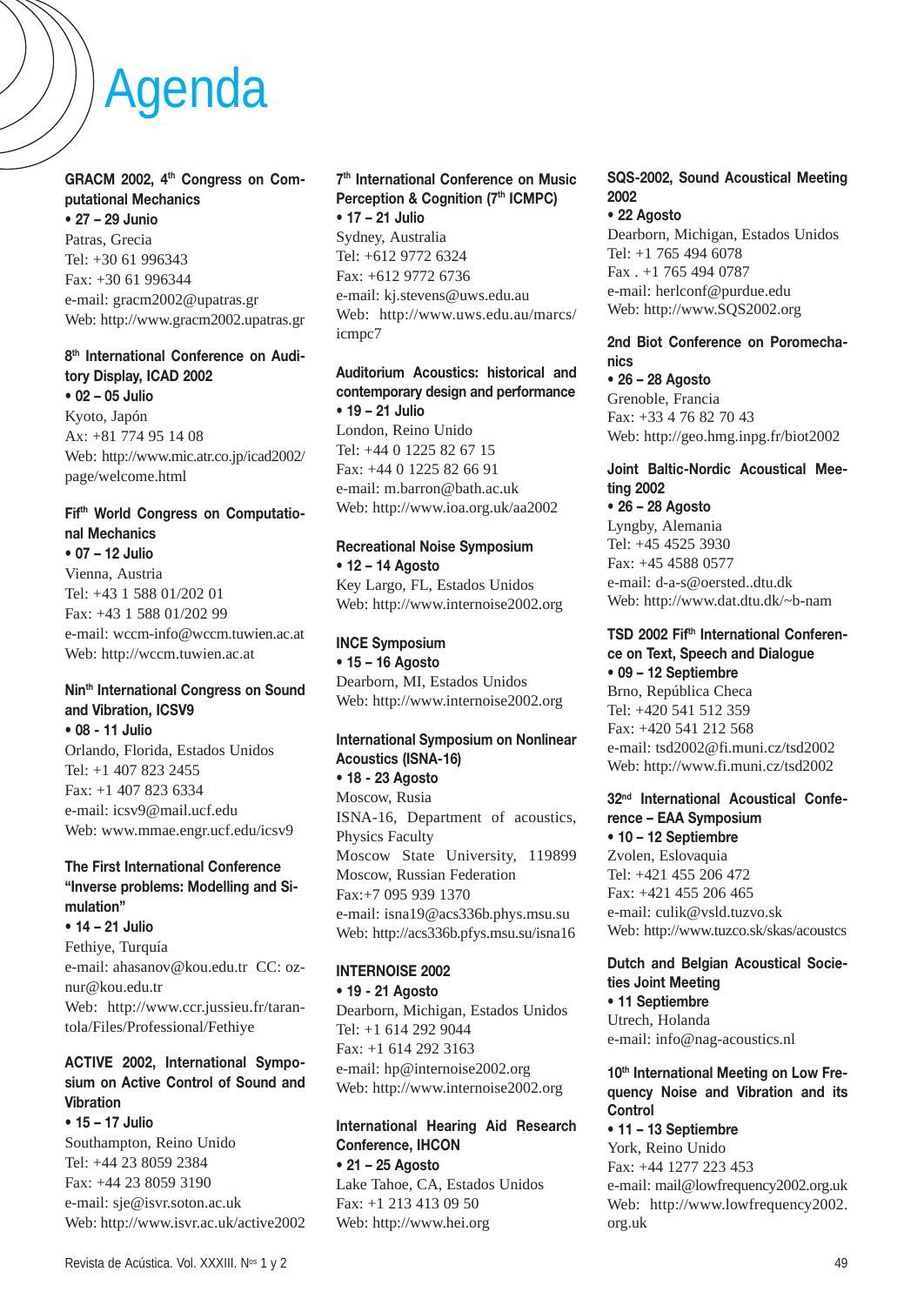**ISMA 2002, International Conference on Noise and Vibratios Enfineering • 16 – 18 Septiembre** Leuven, Bélgica Tel: 32 16 32 24 82

Fax : +32 16 32 29 87 e-mail: lieve.notre@mech.kuleuven.ac.be Web: http://www.isma-isaac.be

## **FORUM ACUSTICUM SEVILLA 2002**

**3rd EAA European Congress Acoustic XXXIII Congreso Nacional de Acústica, TECNIACÚSTICA 2002 EXPOACÚSTICA 2002 Symposium Europeo-Japonés, EAA-SEA-ASJ**

**• 16 – 20 Septiembre** Sevilla, España Sociedad Española de Acústica C/Serrano 144, 28006 Madrid, España Fax: + 34 91 411 76 51 e–mail: sea@fresno.csic.es Web: http://www.ia.csic.es/sea/index.html http://www.cica.es/aliens/forum2002

#### **International Conference on Spoken Language Processing (ICSLP) 2002 • 17 – 20 Septiembre**

Denver, CO, Estados Unidos Tel: +1 303 735 51 48 Ax: +1 303 735 50 72 e-mail: jul@cslr.colorado.edu Web: http://www.icslp2002.org

## **Autumn Meeting of the Acoustical Society of Japan**

**• 26 – 28 Septiembre** Akita Japón Fax: +81 352 561 022 Web: http://www.soc.nacsis.ac.jp/asj

# **Hellenic National Conference "Acoustics 2002"**

**• 30 Sep – 01 Octubre** Patras, Grecia Tel: 0610 997747 e-mail: skarlat@mech.upatras.gr

## **113st AES Convention**

**• 05 - 08 Octubre** Los Ángeles, Estados Unidos Web: www.aes.org/events/113

#### **Third International Shipbuilding Conference ISC'2002 • 08 – 10 Octubre**

St. Petersburg, Rusia e-mail: krylov@krylov.spb.ru Web: http://www.krulov.com.ru/isc\_eng. html

#### **Acoustic Week in Canada • 09 – 11 Octubre** Charlottetown, PE, Canada

Fax: +1 902 628 43 59 Web: http://caa-aca.ca/PEI-2002.html

#### **6th National Congress of the Turkish Acoustical Society • 26 – 28 Octubre**

Kars, Turquía Tel: +90 212 259 70 70 Fax: +90 212 261 05 49 e-mail: tad@takder.org ; takder@yildiz.edu.tr Web: http://www.takder.org/kongre-2002/kongre2002.html

### **Australian Acoustical Society Conference 2002**

**• 13 – 15 Noviembre** Adelaide, Sur Australia Fax: +61 8 303 43 67 Web: http://www.mecheng.adelaide. edu.au/aasconf

**ASME, 5th International Symposium on Fluid-Structure Interaction, Aeroelsaticity, and Flow Induced Vibration and Noise- Flow-Induced Acoustic Phenomena and Fluid-Structure-Sound Interactions**

**• 17 – 22 Noviembre** New Orleans, Estados Unidos Tel: 518 395 7138 Fax: 518 395 6110 e-mail: marty501@msn.com

#### **New Zealand Acoustical Society 16th Biennial Conference • 21 – 22 Noviembre** e-mail: graham@marshallday.co.nz

#### **1st Joint Meeting: 144th Meeting of the Acoustical Society of America, 3rd Iberoamerican Congress on Acoustics, 9th Mexican Congress on Acoustics • 30 Nov. – 06 Diciembre**

Cancún, México Mexican Institute of Acoustic, P.O. Box 75805, Col Lindavista, 07300 Mexico D.F., Mexico e-mail: sberista@maya.esimez.ipn.mx Web: http://asa.aip.org/cancun.html

#### **International Symposium on Musical Acoustics, ISMA Mexico City • 09 – 13 Diciembre** Mexico City, Mexico

Fax: +52 55 5601 3210 Web: http://www.unam.mx/enmusica/ ismamexico.html

# **Año 2003**

# **29th DAGA, Congress of the German Acoustical Society**

**• 17 - 20 Marzo** Aachen, Alemania Tel: +49 441 798 3561 Fax: +49 441 798 3698 e-mail: dega@aku.physik.uni-oldenburg.de

# **Spring Meeting of the Acoustical Society of Japan**

**• 18 – 20 Marzo** Tokyo, Japón Fax: +81 3 5256 1022 Web: http://www.soc.nii.ac.jp/asj/indexehtml

#### **WESPAC 8 – The 8th Western Pacific Acoustics Conference • 07 – 09 Abril**

Melbourne, Australia Fax: +61 398 878 773 e-mail: convention@optushome.com.au Web: http://www.wespac8.com

### **145th Meeting of the Acoustical Society of America • 28 Abril – 02 Mayo**

Nashville, TN, Estados Unidos Fax: +1 516 576 23 77 Web: http://asa.aip.org

## **International Noise Awareness Day • 30 Abril**

Alemania Web: http://www.lhh.org/noise Web: http://www.tag-gegen-laerm.de

## **SAE Noise & Vibration Conference & Exhibition**

**• 05 – 08 Mayo** Traverse City, MI, Estados Unidos Fax: +1 724 776 18 30 Web: http://www.sae.org

## **International Evoked Response Audiometry Study Group Symposium • 08 – 13 Junio**

Puerto de la Cruz, Tenerife, Islas Canarias Fax: +34 922 27 03 64 Web: http://www.iergas-2003.org